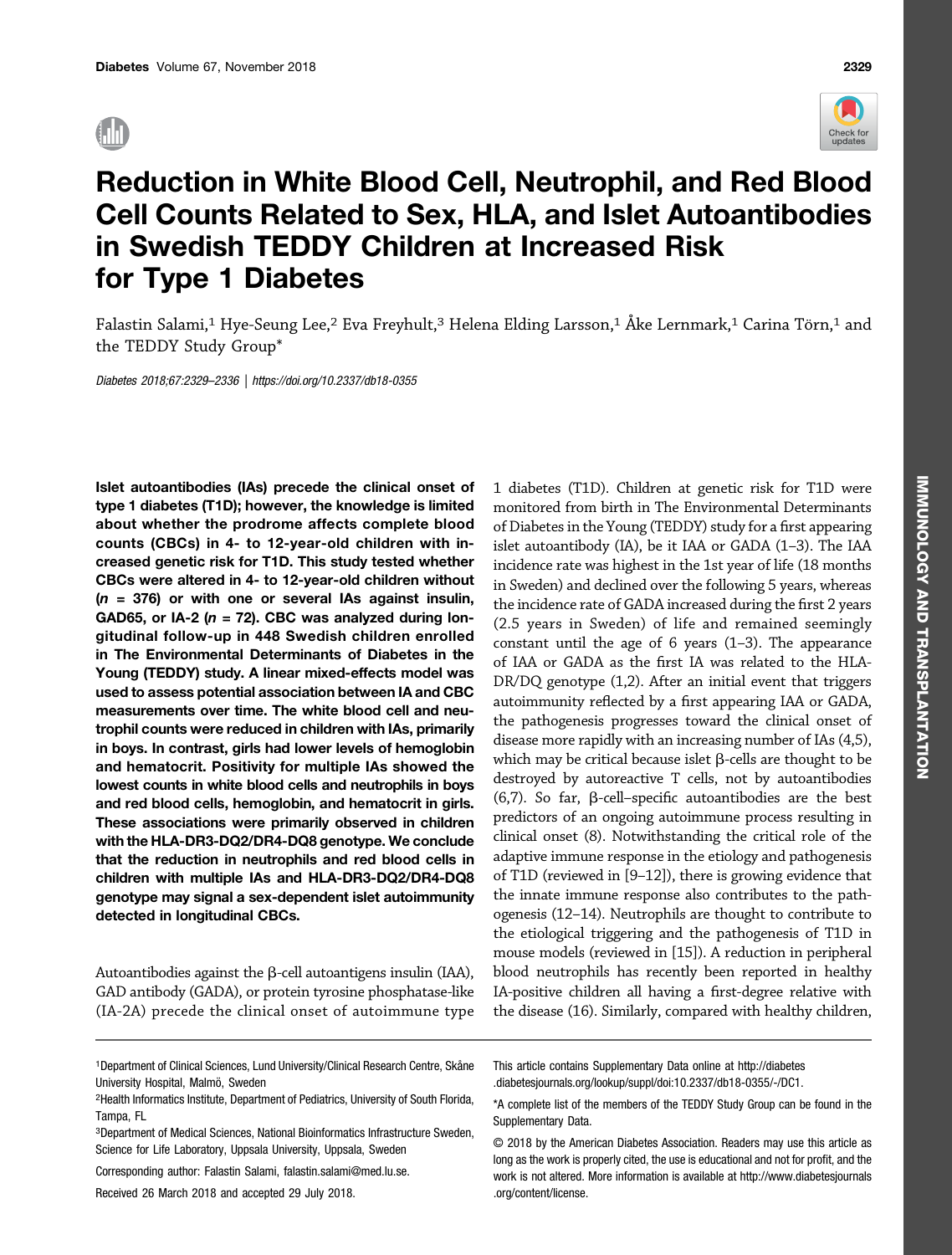white blood cells, neutrophils, and lymphocytes were reduced in IA-positive children with a family history of T1D (17), and there is an unknown effect of the peripheral immune cell counts on the pathogenesis of T1D (18).

We have studied children in Sweden who are enrolled in the TEDDY study (19,20) and monitored from birth to determine the first appearing IA (1) as well as progression to multiple autoantibodies and clinical onset of diabetes (4,5). We specifically questioned whether complete blood count (CBC) was associated with the IA status in 4- to 12-year-old Swedish TEDDY children and whether the association differed by sex and HLA DQ-DR genotype.

### RESEARCH DESIGN AND METHODS

## TEDDY Design

The TEDDY study is a prospective cohort study funded by the U.S. National Institutes of Health with the primary goal to identify environmental causes of T1D. TEDDY includes six clinical research centers—three in the U.S.: Colorado, Georgia/Florida, and Washington, and three in Europe: Finland, Germany, and Sweden. Detailed study design and methods have been previously published (19,21). Written informed consents were obtained for all study participants from a parent or primary caretaker, separately, for genetic screening and participation in prospective followup. The current study was approved by the Regional Ethics Review Board in Lund and is monitored by an External Advisory Board formed by the National Institutes of Health.

#### CBC Measurements in TEDDY Children

The study cohort consists of 448 children, 4–12 years old, from the TEDDY clinic in Malmö, Sweden (Table 1). The CBC measurements were initiated in June 2014 and completed in February 2017. The samples were analyzed at their scheduled visits and within 8 h after sample draw. The TEDDY protocol requires visits every 3 months for children who were IA positive and every 6 months for children who remained autoantibody negative.

#### CBC

CBC was determined in a multiparameter automated hematology analyzer (CELL-Dyn Ruby; Abbott Laboratories, Diagnostic Division, Abbott Park, IL) (22). The instrument was operated according to the instructions by the manufacturer, including a daily calibration. Counts (cells  $\times 10^9$ /L) of white blood cells, neutrophils, lymphocytes, monocytes, eosinophils, basophils, platelets, red blood cells (cells  $\times 10^{12}$ /L) and red blood cell parameters; hemoglobin (g/L), hematocrit (L/L), mean corpuscular volume (fL), mean corpuscular hemoglobin (MCH) (pg), MCH concentration (MCHC) (g/L), and red cell distribution width (% coefficient of variation) were obtained.

## HLA-DR-DQ Typing

Genotype screening (20) was conducted using a dried blood spot punch or a small volume whole-blood lysate specimen format, as previously published (23). Infants from the general population were eligible for the study Table 1-Characteristics of TEDDY children ( $n = 448$ ) investigated for CBC when negative or positive for one or several IAs

| IA negative<br>$(n = 376)$                                                                  | IA positive<br>$(n = 72)$                                                 |
|---------------------------------------------------------------------------------------------|---------------------------------------------------------------------------|
| 376 (84)                                                                                    | 72 (16)                                                                   |
| 182<br>194                                                                                  | 30<br>42                                                                  |
| 91 (53-144)<br>94 (52-145)                                                                  | 91 (52-145) 101.5 (59-139) n.s.<br>103 (59-139)<br>99 (59-137)            |
| $1 - 6$                                                                                     | $1 - 9$                                                                   |
| $1 - 30$                                                                                    | $1 - 30$                                                                  |
| 0<br>$\Omega$<br>$\Omega$                                                                   | 25<br>16<br>31                                                            |
| None                                                                                        | None                                                                      |
| 151 (40.2)<br>87(23.1)<br>40 (10.6)<br>91 (24.2)<br>4(1.1)<br>2(0.5)<br>1(0.3)<br>376 (100) | 39 (54.1)<br>12 (16.7)<br>12 (16.7)<br>9(12.5)<br>0<br>0<br>0<br>72 (100) |
|                                                                                             |                                                                           |

if they had any one of the following HLA genotypes (excluding those with DR4 subtype DRB1\*04:03):

- 1. DR4-DQA1\*03:0X-DQB1\*03:02/DR3-DQA1\*05:01- DQB1\*02:01
- 2. DR4-DQA1\*03:0X-DQB1\*03:02/DR4-DQA1\*03:0X-DQB1\*03:02<sup>1</sup>
- 3. DR4-DQA1\*03:0X-DQB1\*03:02/DR8-DQA1\*04:01- DQB1\*04:02
- 4. DR3-DQA1\*05:01-DQB1\*02:01/DR3-DQA1\*05:01- DQB1\*02:01

Note:  $^1$ Acceptable alleles in this haplotype include both DQB1\*03:02 and \*03:04.

Infants with a first-degree relative with T1D were eligible for enrollment if they had any of the following HLA genotypes:

- 1. DR4-DQA1\*03:0X-DQB1\*03:021 /DR3-DQA1\*05:01- DQB1\*02:01
- 2. DR4-DQA1\*03:0X-DQB1\*03:02<sup>1</sup>/DR4-DQA1\*03:0X-DQB1\*03:02<sup>1</sup>
- 3. DR4-DQA1\*030X-DQB1\*0302<sup>1</sup> /DR8-DQA1\*04:01- DQB1\*04:02
- 4. DR3-DQA1\*05:01-DQB1\*02:0<sup>1</sup>/DR3-DQA1\*05:01-DQB1\*02:01 (24)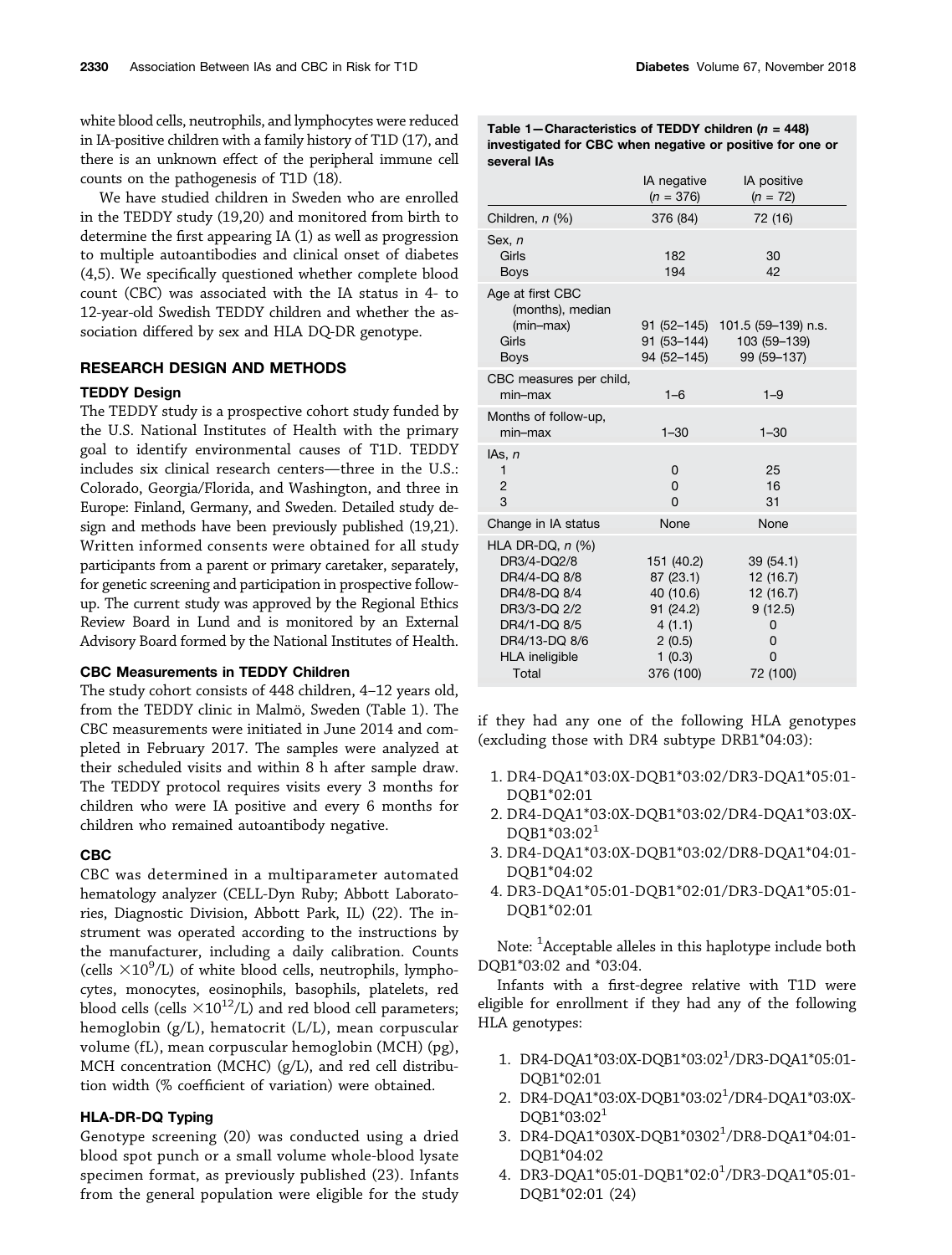- 5. DR4-DQA1\*03:0X-DQB1\*03:02<sup>1</sup>/DR4-DQA1\*03:0X-DQB1\*02:0X
- 6. DR4-DQA1\*03:0X-DQB1\*03:02<sup>1</sup>/DR12-DQA1\*0101-DQB1\*05:01<sup>2</sup>
- 7. DR4-DQA1\*030X-DQB1\*03:02<sup>1</sup>/DR13-DQA1\*01:02-DQB1\*06:04
- 8. DR4-DQA1\*03:0X-DQB1\*03:02/DR4-DQA1\*03:0X-DQB1\*03:04
- 9. DR4-DQA1\*03:0X-DQB1\*03:02<sup>1</sup>/DR9-DQA1\*03:0X-DQB1\*03:03 (23)
- 10. DR3-DQA1\*05:01-DQB1\*02:01/DR9-DQA1\*03:0X-DQB1\*03:03

Notes:  $^1$ Acceptable alleles in this haplotype included both DQB1\*03:02 and \*03:04. <sup>2</sup>In this DQB1\*05:01 haplotype, DR10 was excluded. Only DR1 was eligible.

#### Autoantibody Measurements

IAA, GADA, or IA-2A were measured in two laboratories by radiobinding assays (25,26). In Europe, all sera were assayed at the University of Bristol, Bristol, U.K. All samples positive for IA and 5% of negative samples were retested at the Barbara Davis Center for Childhood Diabetes at the University of Colorado, Denver, and deemed confirmed if concordant. Both laboratories have previously shown high sensitivity and specificity as well as concordance (27).

#### IA Analyses

Persistent IA positivity was defined as confirmed positive IAA, GADA, or IA-2A on at least two consecutive study visits. The first appearance of persistent confirmed IA in the follow-up was considered and counted.

#### Statistical Analysis

Considering correlations between measures from the same subject (within-subject correlation), a linear mixedeffects model was used to assess the association of islet autoimmunity on each CBC measurement. We first examined whether the association between the status of IA and each CBC measurement was different by sampling age, but no significant difference was noted in all CBC analyses. Hence, the model included random intercept and random slope as well as sampling age and the status of IAs as fixed effects. Unstructured within-subject correlation was assumed for the random error. The regression coefficient for the status of IAs was assessed to determine whether the associations of islet autoimmunity were ignorable or not. The association between age and each CBC measurement was assessed among IA-negative children. Age of initial measurement was compared using the Wilcoxon rank sum test, and the proportions of girls and HLA-DR3-DQ2/DR4-DQ8 subjects were compared using the Fisher exact test. Agedependent effects were observed in most CBC parameters and later corrected for in the linear mixed-effects model. Due to this procedure, the observed effects of an increasing number of IAs on neutrophils and red blood cell parameters were all corrected for age.

Table 2—Effects of age (years) on each CBC measurement in IA-negative subjects ( $n = 376$ )

| CBC                                                                   | Estimate | <b>SE</b> | $P$ value |  |  |
|-----------------------------------------------------------------------|----------|-----------|-----------|--|--|
| White blood cells (10 <sup>9</sup> cells/L)                           | $-0.123$ | 0.044     | 0.005     |  |  |
| Neutrophils (10 <sup>9</sup> cells/L)                                 | $-0.060$ | 0.031     | 0.053     |  |  |
| Lymphocytes (10 <sup>9</sup> cells/L)                                 | $-0.036$ | 0.013     | 0.006     |  |  |
| Monocytes (10 <sup>9</sup> cells/L)                                   | $-0.010$ | 0.004     | 0.015     |  |  |
| Eosinophils (10 <sup>9</sup> cells/L)                                 | $-0.002$ | 0.008     | 0.766     |  |  |
| Basophils (10 <sup>9</sup> cells/L)                                   | $-0.001$ | 0.001     | 0.306     |  |  |
| Red blood cells (10 <sup>12</sup> cells/L)                            | 0.040    | 0.015     | 0.010     |  |  |
| Hemoglobin (g/L)                                                      | 0.167    | 0.040     | < 0.0001  |  |  |
| Values in boldface type are statistically significant ( $P < 0.05$ ). |          |           |           |  |  |

Two-sided P values of less than 0.05 were considered for statistical significance. All analyses were performed using SAS 9.4 software (SAS Institute, Cary, NC).

## RESULTS

## CBC in Relation to Age in IA Negative Children

CBC was examined in 448 children participating in the longitudinal TEDDY study. Children were examined at one to six visits if negative (84%) or one to nine visits (16%) if positive for any IA. The number of CBC measurements was therefore higher in the IA-positive subjects ( $n = 72$ ; median, 3) than in the IA-negative subjects ( $n = 376$ ; median, 2), but the significant difference in the age when the CBC measurements started was not significant (Table 1). We examined whether CBC varied with age in the IA-negative children (Table 2). In agreement with earlier studies, older age was significantly associated with decreasing cell counts in the different white blood cell types, except for a nonsignificant association in eosinophils and basophils (Table 2). In contrast to the nucleated cells, red blood cell counts and hemoglobin levels increase with age, which was also confirmed in our study (28,29).

## CBC in Children With and Without IAs

In the next step, differences in the peripheral blood cell counts were examined between children with or without IAs (Table 3). Children with IAs had reduced white blood cell counts ( $P = 0.046$ ) as a result from a reduction in neutrophil cell counts ( $P = 0.017$ ). The two red blood cell parameters, hemoglobin ( $P = 0.026$ ) and hematocrit ( $P =$ 0.031), were also reduced in children with IA. The neutrophil-to-lymphocyte ratio did not differ between the two groups.

## CBC in Relation to Sex in Children With and Without IAs

Stratified analyses by sex were performed to evaluate sex differences (Table 3). Reduction of white blood cell counts  $(P = 0.02)$  caused by a reduction of neutrophil  $(P = 0.012)$ and basophil ( $P = 0.029$ ) counts showed a significant difference between children with and without IAs in boys, whereas a reduction of hemoglobin ( $P = 0.012$ ) and hematocrit ( $P = 0.047$ ) was found in girls with IA.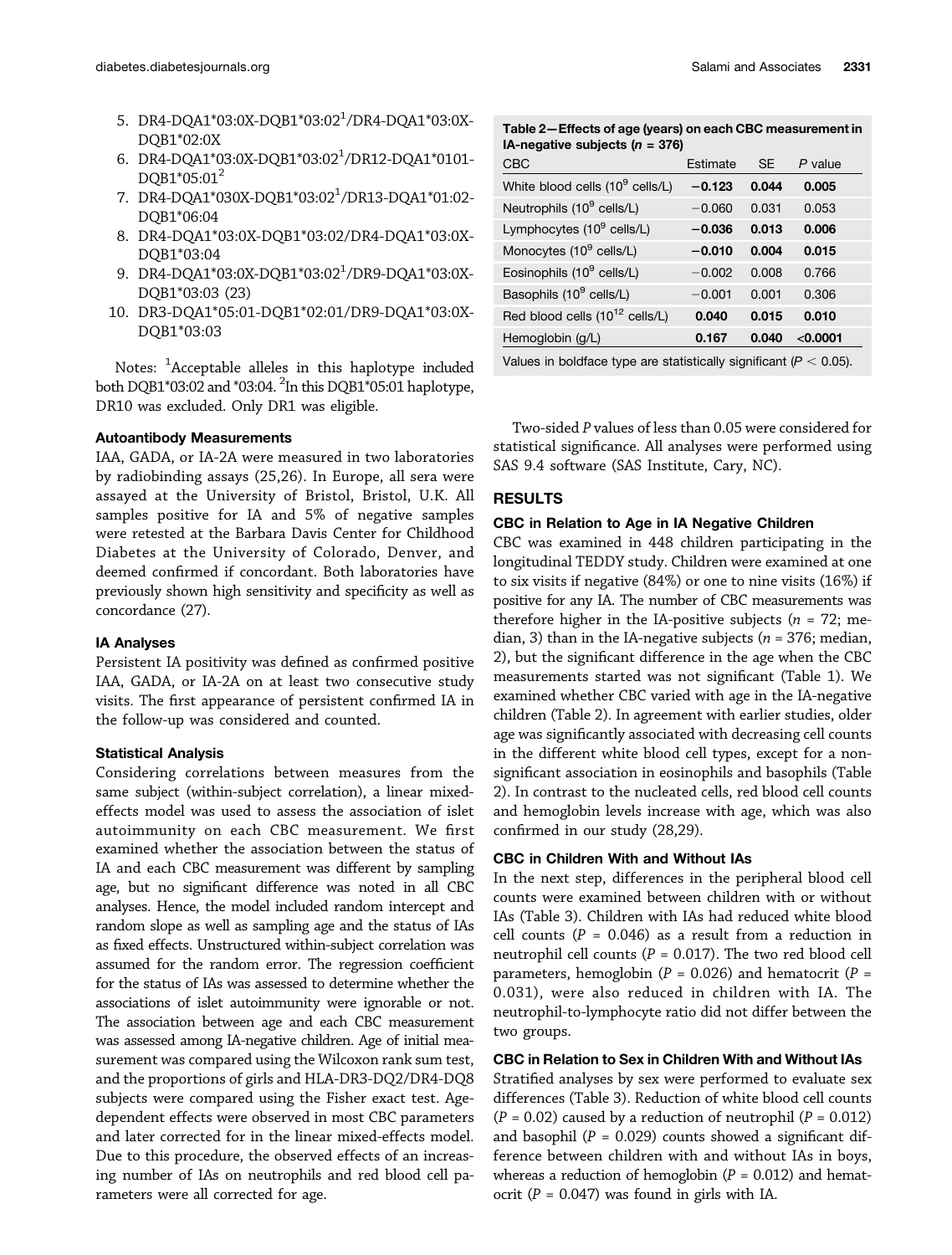| CBC                                         | Estimate             | SE             | P value        |  |
|---------------------------------------------|----------------------|----------------|----------------|--|
| White blood cells (10 <sup>9</sup> cells/L) |                      |                |                |  |
| All subjects                                | $-0.315$             | 0.157          | 0.046          |  |
| Girls                                       | $-0.025$             | 0.212          | 0.906          |  |
| Boys                                        | $-0.540$             | 0.229          | 0.019          |  |
|                                             |                      |                |                |  |
| Neutrophils (10 <sup>9</sup> cells/L)       |                      |                |                |  |
| All subjects                                | $-0.239$             | 0.099          | 0.017          |  |
| Girls                                       | $-0.031$             | 0.128          | 0.807          |  |
| <b>Boys</b>                                 | $-0.386$             | 0.151          | 0.012          |  |
| Lymphocytes (10 <sup>9</sup> cells/L)       |                      |                |                |  |
| All subjects                                | $-0.034$             | 0.057          | 0.553          |  |
| NLR (all)                                   | $-0.115$             | 0.067          | 0.090          |  |
| Girls                                       | 0.048                | 0.082          | 0.555          |  |
| <b>Boys</b>                                 | $-0.084$             | 0.080          | 0.295          |  |
| Monocytes (10 <sup>9</sup> cells/L)         |                      |                |                |  |
| All subjects                                | $-0.024$             | 0.015          | 0.108          |  |
| Girls                                       | $-0.024$             | 0.022          | 0.281          |  |
| Boys                                        | $-0.024$             | 0.021          | 0.248          |  |
| Eosinophils (10 <sup>9</sup> cells/L)       |                      |                |                |  |
| All subjects                                | $-0.023$             | 0.030          | 0.437          |  |
| Girls                                       | $-0.031$             | 0.045          | 0.490          |  |
| <b>Boys</b>                                 | $-0.028$             | 0.040          | 0.486          |  |
|                                             |                      |                |                |  |
| Basophils (10 <sup>9</sup> cells/L)         |                      |                |                |  |
| All subjects                                | $-0.004$             | 0.002          | 0.064          |  |
| Girls                                       | $-0.001$<br>$-0.007$ | 0.003<br>0.003 | 0.702<br>0.029 |  |
| <b>Boys</b>                                 |                      |                |                |  |
| Platelets (10 <sup>9</sup> cells/L)         |                      |                |                |  |
| All subjects                                | $-8.190$             | 6.519          | 0.210          |  |
| Girls                                       | 0.995                | 8.731          | 0.909          |  |
| Boys                                        | $-16.260$            | 9.542          | 0.090          |  |
| Red blood cells (10 <sup>12</sup> cells/L)  |                      |                |                |  |
| All subjects                                | $-0.089$             | 0.050          | 0.077          |  |
| Girls                                       | $-0.134$             | 0.077          | 0.084          |  |
| <b>Boys</b>                                 | $-0.065$             | 0.065          | 0.322          |  |
| Hemoglobin (g/L)                            |                      |                |                |  |
| All subjects                                | $-0.297$             | 0.133          | 0.026          |  |
| Girls                                       | $-0.491$             | 0.192          | 0.012          |  |
| Boys                                        | $-0.180$             | 0.185          | 0.337          |  |
| Hematocrit (L/L)                            |                      |                |                |  |
| All subjects                                | $-0.800$             | 0.366          | 0.031          |  |
| Girls                                       | $-1.170$             | 0.581          | 0.047          |  |
| Boys                                        | $-0.518$             | 0.521          | 0.328          |  |
| Mean corpuscular volume (fL)                |                      |                |                |  |
| All subjects                                | 0.042                | 0.374          | 0.911          |  |
| Girls                                       | $-0.089$             | 0.544          | 0.870          |  |
| Boys                                        | 0.330                | 0.500          | 0.510          |  |
|                                             |                      |                |                |  |
| Red cell distribution width (%CV)           |                      |                |                |  |
| All subjects                                | 0.109                | 0.075          | 0.146          |  |
| Girls                                       | 0.094                | 0.121          | 0.440          |  |
| <b>Boys</b>                                 | 0.130                | 0.095          | 0.171          |  |
|                                             |                      |                |                |  |

Table 3—The association between IA and each CBC measurement and association to sex

Values in boldface type are statistically significant ( $P < 0.05$ ). CV, coefficient of variation; NLR, neutrophil-to-lymphocyte ratio.

#### CBC in Relation to the Number of IAs and HLA Genotype

We investigated whether the number of IAs was associated with CBC by comparing the different cell counts (Table 4). The number of IAs was counted as the appearance of any of the following three IAs—IAA, GADA, or IA-2A—in the follow-up.

Of the 72 children with IA, all 3 IAs appeared in 31 children, 2 IAs appeared in 16 children, and 1 IA appeared in 25 children. The number of IAs was inversely correlated with the number of white blood cells, neutrophils, and lymphocytes. Sex differences were also identified in this analysis. Children with three IAs and therefore at the greatest risk for T1D showed a reduction in white blood cell counts ( $P = 0.007$ ), primarily in boys ( $P = 0.019$ ) and in children with HLA-DR3-DQ2/DR4-DQ8 ( $P = 0.045$ ). The reduction of white blood cells was mainly caused by the reduction in neutrophil counts  $(P = 0.003)$ , primarily in boys  $(P = 0.004)$  and in children with HLA-DR3-DQ2/DR4-DQ8 ( $P = 0.010$ ), but also the reduction of lymphocyte counts ( $P = 0.038$ ) in all children.

Red cell parameters were also associated with the number of IA, especially when all three IAs appeared. The red blood cell count was reduced in all children with two IAs ( $P = 0.026$ ), particularly in girls ( $P = 0.002$ ) and in children with the HLA-DR3/4-DQ2/8 genotype and three IAs  $(P = 0.006)$  (Table 4). These reductions in red blood cell counts were reflected in reduced concentrations of both hemoglobin and hematocrit in the presence of two or more IAs in girls and in children with the HLA-DR3-DQ2/DR4-DQ8 genotype (Table 4). Furthermore, in children with the HLA-DR3-DQ2/DR4-DQ8 genotype and one IA, the MCH was also decreased ( $P = 0.042$ ). In contrast, boys with one positive IA had increased mean corpuscular volume levels ( $P = 0.044$ ), particularly in children not carrying the HLA-DR3-DQ2/DR4-DQ8 genotype  $(P = 0.008)$ .

## **DISCUSSION**

The major findings of CBC in TEDDY children were lower numbers of white blood cells, primarily of neutrophils in boys and in children with HLA-DR3-DQ2/DR4-DQ8 with an increasing number of IAs. Also, an increasing number of IAs was related to lower numbers of hemoglobin and hematocrit in girls and in children with HLA-DR3-DQ2/DR4-DQ8. These findings may be related to an interaction between HLA risk and development of chronic islet autoimmunity. In TEDDY, chronic islet autoimmunity is defined as the length of being persistent confirmed IA positive after seroconversion and also in relation to the number of different IAs (30,31). The major finding that levels of neutrophils, primarily in boys, as well as in children with HLA-DR3-DQ2/DR4-DQ8, decreased with an increasing number of IAs is a novel finding, which to our knowledge has not been reported before. Our data are otherwise consistent with a reduction in peripheral blood neutrophils as recently reported in healthy IA-positive children all with a first degree relative with the disease (16,17). However, in contrast to one of these reports, a reduction in platelet counts in children positive for one or several IAs was not detected. The difference may be explained by the fact that our study was longitudinal, including a relatively larger number of children. Our results take these previous reports to a next step, indicating that the larger the number of IA, the lower the number of neutrophils. Reduction of red blood cells, hemoglobin, and hematocrit in girls positive for two or more IAs has not been reported previously.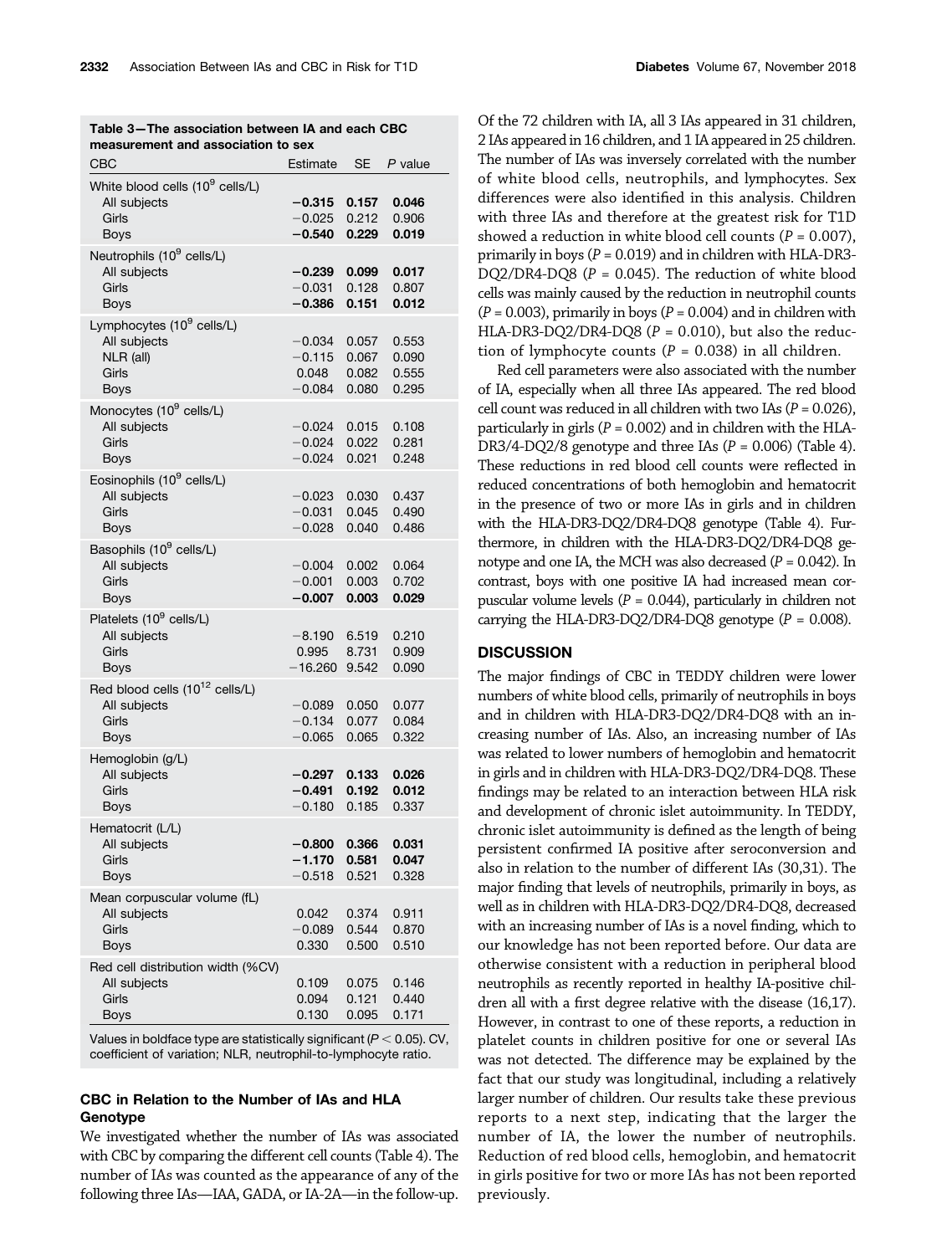| CBC                                         |                | n IAs Estimate SE P value  |
|---------------------------------------------|----------------|----------------------------|
| White blood cells (10 <sup>9</sup> cells/L) |                |                            |
| All subjects                                | 1              | 0.142<br>0.257<br>0.582    |
|                                             | 2              | $-0.379$<br>0.293<br>0.197 |
|                                             | 3              | 0.225 0.007<br>$-0.613$    |
| Boys                                        | 1              | $-0.001$<br>0.392<br>0.998 |
|                                             | 2              | $-0.701$<br>0.404 0.086    |
|                                             | 3              | 0.332 0.019<br>$-0.789$    |
| HLA-DR3-DQ2/DR4-DQ8                         | 1              | 0.512<br>0.401<br>0.203    |
|                                             | 2              | $-0.392$<br>0.415 0.347    |
|                                             | 3              | $-0.729$<br>0.360<br>0.045 |
| Neutrophils (10 <sup>9</sup> cells/L)       |                |                            |
| All subjects                                | 1              | 0.616<br>0.081<br>0.161    |
|                                             |                |                            |
|                                             | 2              | $-0.328$<br>0.178<br>0.068 |
|                                             | 3              | $-0.427$ 0.141<br>0.003    |
| <b>Boys</b>                                 | 1              | 0.251<br>0.033<br>0.897    |
|                                             | 2              | 0.259 0.068<br>$-0.479$    |
|                                             | 3              | $-0.634$<br>0.216 0.004    |
| HLA-DR3-DQ2/DR4-DQ8                         | 1              | 0.270<br>0.245 0.275       |
|                                             | 2              | $-0.420$ 0.246<br>0.091    |
|                                             | 3              | $-0.572$<br>0.216<br>0.010 |
| Lymphocytes (10 <sup>9</sup> cells/L)       |                |                            |
| All subjects                                | 1              |                            |
|                                             |                | 0.092<br>0.091<br>0.315    |
|                                             | 2              | 0.025<br>0.109 0.822       |
|                                             | 3              | $-0.175$ 0.0840 0.038      |
| Girls                                       | 1              | 0.124 0.519<br>0.080       |
|                                             | $\overline{2}$ | 0.368<br>0.175 0.038       |
|                                             | 3              | $-0.115$<br>0.118 0.332    |
| Monocytes (10 <sup>9</sup> cells/L)         |                |                            |
| All subjects                                | 1              | 0.0244 0.885<br>0.003      |
|                                             | $\overline{2}$ | $-0.057$ 0.0281 0.044      |
|                                             | 3              | $-0.026$ 0.0214 0.231      |
| Red blood cells (10 <sup>12</sup> cells/L)  |                |                            |
|                                             |                |                            |
| All subjects                                | 1              | 0.019<br>0.080<br>0.813    |
|                                             | $\mathbf{2}$   | $-0.200$<br>0.089 0.026    |
|                                             | 3              | $-0.112$<br>0.073 0.125    |
| Girls                                       | 1              | 0.060<br>0.119 0.616       |
|                                             | $\mathbf{2}$   | $-0.471$<br>0.142 0.002    |
|                                             | 3              | $-0.109$<br>0.104 0.295    |
| HLA-DR3-DQ2/DR4-DQ8                         | 1              | 0.029<br>0.129 0.826       |
|                                             | 2              | $-0.211$<br>0.136<br>0.125 |
|                                             | 3              | $-0.320$<br>0.113<br>0.006 |
|                                             |                |                            |
| Hemoglobin (g/L)                            |                |                            |
| All subjects                                | 1              | 0.210<br>$-0.031$<br>0.882 |
|                                             | 2              | 0.235<br>$-0.635$<br>0.008 |
|                                             | 3              | 0.193<br>0.147<br>$-0.282$ |
| Girls                                       | 1              | $-0.038$<br>0.300<br>0.900 |
|                                             | 2              | $-1.248$<br>0.335 0.0007   |
|                                             | 3              | $-0.407$<br>0.255<br>0.116 |
| HLA DR3/4-DQ2/8                             | 1              | $-0.255$<br>0.372<br>0.495 |
|                                             | 2              | 0.388<br>$-0.614$<br>0.116 |
|                                             |                |                            |
|                                             | 3              | 0.326<br>$-0.710$<br>0.031 |
| Hematocrit (L/L)                            |                |                            |
| All subjects                                | 1              | 0.147<br>0.577<br>0.799    |
|                                             | 2              | 0.640<br>$-1.801$<br>0.006 |
|                                             | 3              | $-1.034$<br>0.525<br>0.050 |
| Girls                                       | 1              | 0.395<br>0.907<br>0.664    |
|                                             | 2              | $-3.635$<br>0.990 0.0007   |
|                                             | 3              | $-1.011$<br>0.776<br>0.200 |
|                                             |                |                            |
| HLA-DR3-DQ2/DR4-DQ8                         | 1              | $-0.375$<br>0.996<br>0.707 |
|                                             | 2              | $-1.922$<br>1.029<br>0.065 |
|                                             | 3              | -2.514<br>0.853<br>0.004   |

Table 4—Association between the number of IA and each CBC measurement in 72 subjects (boys  $n = 42$ )

Continued on p. 5

Table 4—Continued

| CBC                          |               | n IAs Estimate SE P value |             |             |
|------------------------------|---------------|---------------------------|-------------|-------------|
| Mean corpuscular volume (fL) |               |                           |             |             |
| All subjects                 | 1             | 0.854                     |             | 0.597 0.153 |
|                              | 2             | $-0.481$                  |             | 0.734 0.513 |
|                              | 3             | $-0.351$                  |             | 0.544 0.519 |
| Boys                         | 1             | 1.728                     |             | 0.850 0.044 |
|                              | $\mathcal{P}$ | $-0.505$ 0.900 0.576      |             |             |
|                              | 3             | $-0.118$ 0.716 0.869      |             |             |
| Not HLA-DR3-DQ2/DR4-         |               |                           |             |             |
| DQ8                          | 1             | 2.210                     |             | 0.826 0.008 |
|                              | $\mathcal{P}$ | $-0.605$                  | 1.246 0.628 |             |
|                              | 3             | $-0.192$ 0.722 0.791      |             |             |
| MCH (pg)                     |               |                           |             |             |
| HLA-DR3-DQ2/DR4-DQ8          | 1             | $-0.861$                  |             | 0.418 0.042 |
|                              | 2             | 0.034                     |             | 0.433 0.938 |
|                              | 3             | 0.562                     |             | 0.354 0.116 |
|                              |               |                           |             |             |

Values in boldface type are statistically significant ( $P < 0.05$ ).

The strength of the current study is that we have been able to determine CBC during almost 3 years in this TEDDY subset of 448 children who visit the Malmö clinic. They represent  $\sim$ 15% of all children in TEDDY. During this period of investigation, children with IAs underwent CBC measurements more than three times and children with no IA one to two times because they only visit every 6 months. Another strength is that the CBC was done at random because our TEDDY laboratory could only perform the CBC in a maximum of eight children per day with blood samples collected in the morning. During the current period of investigating these 4- to 12-year-olds, we did not expect that we would come across a child converting to IA because of small numbers of IA-positive children monitored in this study. Although TEDDY aims to identify the environmental factors behind seroconversion, the strength of the current study was to contribute to the second end point in TEDDY, which is to identify factors that predispose to T1D, to determine the pathogenic mechanisms that eventually result in clinical onset of T1D.

The weakness was that none of the children changed IA status during the follow–up, and therefore, we cannot test whether the observed changes in CBC may precede seroconversion. Therefore, our data underscore the importance to investigate CBC when children at increased genetic risk for T1D are monitored from birth in the future. Another limitation is the number of IA-positive children monitored for CBC. Therefore, we continue the CBC follow-up in children with and without IAs to understand underlying mechanisms of altered CBC. Validation of these results outside of the TEDDY cohort may be accomplished in studies monitoring newborns, such as in the recently initiated Primary Oral Insulin Trial (POInT) study (32).

Pediatric blood reference intervals are mainly based on retrospective data from hospitalized individuals (28,33). However, the data in this study are prospective from healthy children with a genetic risk for T1D. This premise makes our data more reliable and useful when IA-positive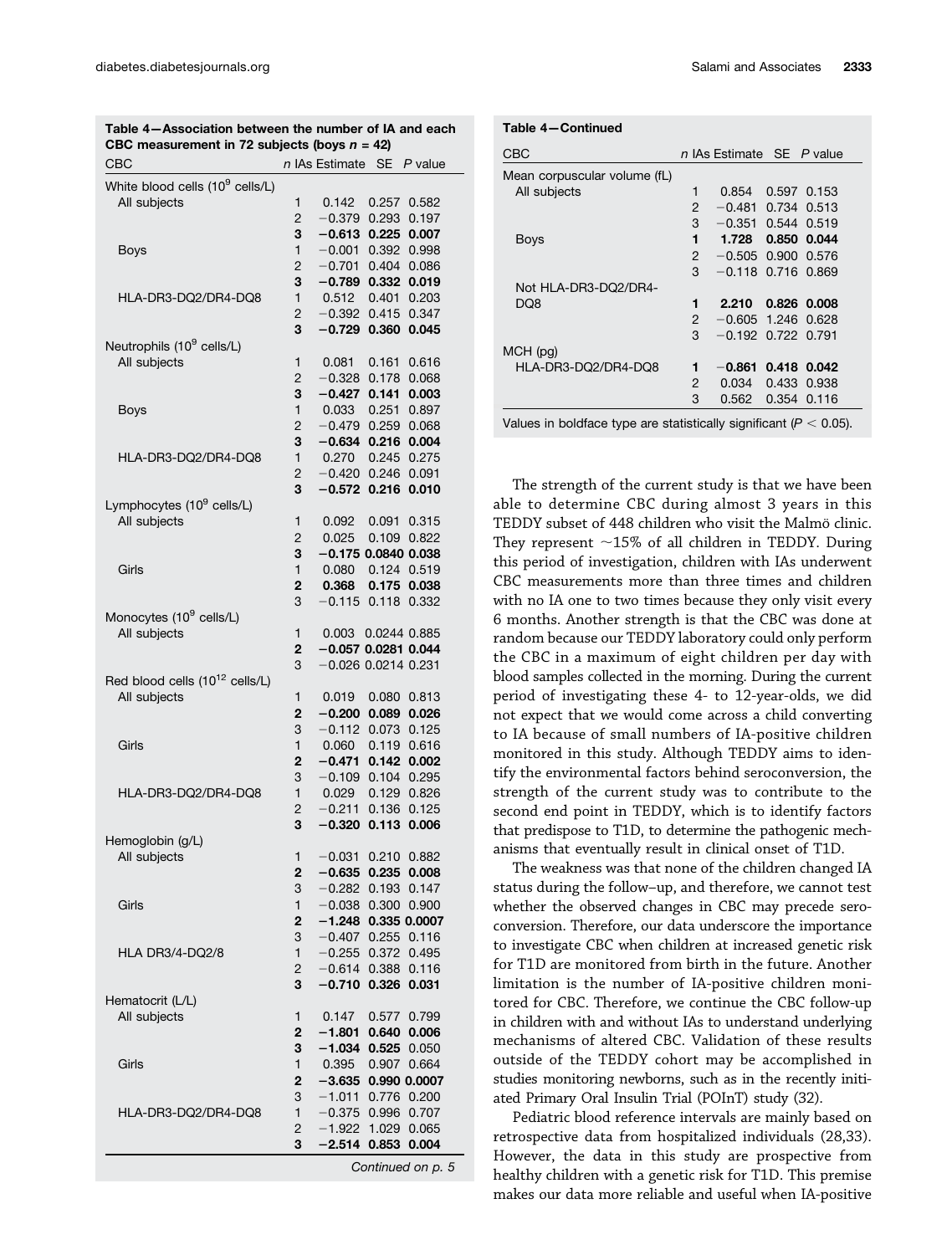children are compared with those negative for any IA. HLA risk eligibility for TEDDY in Sweden represented 7.5% of all newborns (20). Further CBC analyses are needed because there is an apparent lack of information of CBC neutrophil and red blood cell parameters in relation to HLA-DR-DQ risk not only for T1D but also celiac disease, thyroiditis, multiple sclerosis, and other HLA-associated organ-specific autoimmune disorders.

In agreement with numerous studies, white blood cell counts varied during the 1st years of life and decreased slightly thereafter. Moreover, the red blood cell count is known to increase by age in children, which was found also in this study (28,33). Furthermore, we examined the association between age and CBC in the IA-negative children considered as the general population with the above limitations. As revealed in Table 2, age-dependent effects were observed in most CBC parameters and later corrected for in the linear mixed-effects model. Due to this procedure, the observed associations between the increasing number of IAs and the reduction in neutrophils and red blood cell parameters were all corrected for age.

A diminished number of white blood cells was reported in several autoimmune diseases (17,18,34). Even though neutrophils are innate immune cells, they are involved in the activation and recruitment of both innate and adaptive immune cells (35,36). An impaired neutrophil response is thought to cause or initiate several autoimmune diseases, including systemic lupus erythematosus, vasculitis, and multiple sclerosis (35,37). Our results demonstrate a reduction in neutrophils in boys and in HLA-DR3-DQ2/DR4- DQ8 children positive for three IAs. Recent studies have also reported a reduction in circulating neutrophils in patients newly diagnosed with T1D (who did not have diabetic ketoacidosis at onset) and in IA-positive healthy individuals, suggesting  $\beta$ -cell specific autoimmunity (16,17,38). Neutrophils are thought to be recruited to infiltrate pancreatic islets by the physiological death of  $\beta$ -cells and by a signaling cross talk with other innate immune cells activating the autoreactive T cells (36). Recent studies have also suggested that the reduction of neutrophil numbers may be related to an accumulation of neutrophils in the pancreas (16,17), perhaps associated with insulitis (39). These data would be consistent with the observations that the larger the number of IAs, the higher the risk for insulitis (40,41). However, further studies need to dissect the neutrophil count reduction in relation to pathophysiological changes that occur in the pancreas before the clinical onset of T1D.

Mild neutropenia is a common finding in children with viral infections (42). The reduction in the neutrophil counts in healthy Swedish TEDDY boys and children with the HLA-DR3-DQ2/DR4-DQ8 genotype could be due to an impaired hematopoietic cell production in the bone marrow, impaired maturation, apoptosis, peripheral consumption or damage, pooling to other organs such as the pancreas, and perhaps tissue detention (43,44). The reduction in neutrophil counts associated with a presence of three IAs may contribute to an accelerated pathogenesis by potentiating the autoimmune attack on  $\beta$ -cells, by increasing the risk for infection, or by some other processes. However, it can also be a secondary phenomenon due to detention of neutrophils in the pancreas when the b-cell destruction is more pronounced. Alterations in the CBC among autoantibody-positive children may be caused by an impaired hematopoiesis caused by infections or toxins (42,45).

Under normal circumstances, no sex differences in neutrophil, lymphocyte, or basophil counts at the age of 4–12 years have been reported (28). Boys in this study had reduced basophil and neutrophil counts and increased MCHC counts associated with the status of being positive for three IAs. The MCHC count is normally decreasing by age (28). Viral and bacterial infections may alter neutrophil, basophil, and lymphocyte counts; for instance, whooping cough is known to decrease basophil numbers. Basophils have been shown to migrate to secondary lymphoid organs where they cross talk with T- and B-lymphocytes thereby linking the T-helper cell environment as a contributor to the development of autoimmune systemic lupus erythematosus, and as a consequence, the basophils in the circulation decrease (24). Girls with two IAs had increased levels of lymphocytes which could be associated with viral infections because many viruses, such as rotavirus, mumps virus, and others, have been associated with the pathogenesis of T1D (46,47).

The reduction of red blood cells, hemoglobin and hematocrit associated with two IAs in girls may be explained by a peripheral destruction of red blood cells, impaired hematopoiesis, or infections. Previous studies have associated rotavirus and enterovirus with islet  $\beta$ -cell autoimmunity and T1D (48,49). Hence, whether a reduction in CBC is caused by or contributes to the development of the second or third IA is unclear. Our results in TEDDY girls suggest that an alteration of CBC was observed with a second IA.

We concluded from the current study that deviations in CBC after seroconversion were common primarily in boys and in children with the HLA-DR3-DQ2/DR4-DQ8 genotype. Our statistical models indicate that the reduction of neutrophil counts in boys and HLA-DR3-DQ2/ DR4-DQ8 children positive for three autoantibodies may be consequences of islet  $\beta$ -cell autoimmunity, because the reduction in neutrophil levels correlated with the number of IAs. Additional factors influencing the CBC in children at genetic risk for T1D and positive for one to three IAs were also affected by sex, HLA genotype, and number of IAs. The cellular and molecular mechanisms behind the aggravating CBC alterations different in boys or girls with an increasing number of IAs need to be further explored.

Acknowledgments. The authors acknowledge the participation of the TEDDY children and the work of the TEDDY study group (see Supplementary Data).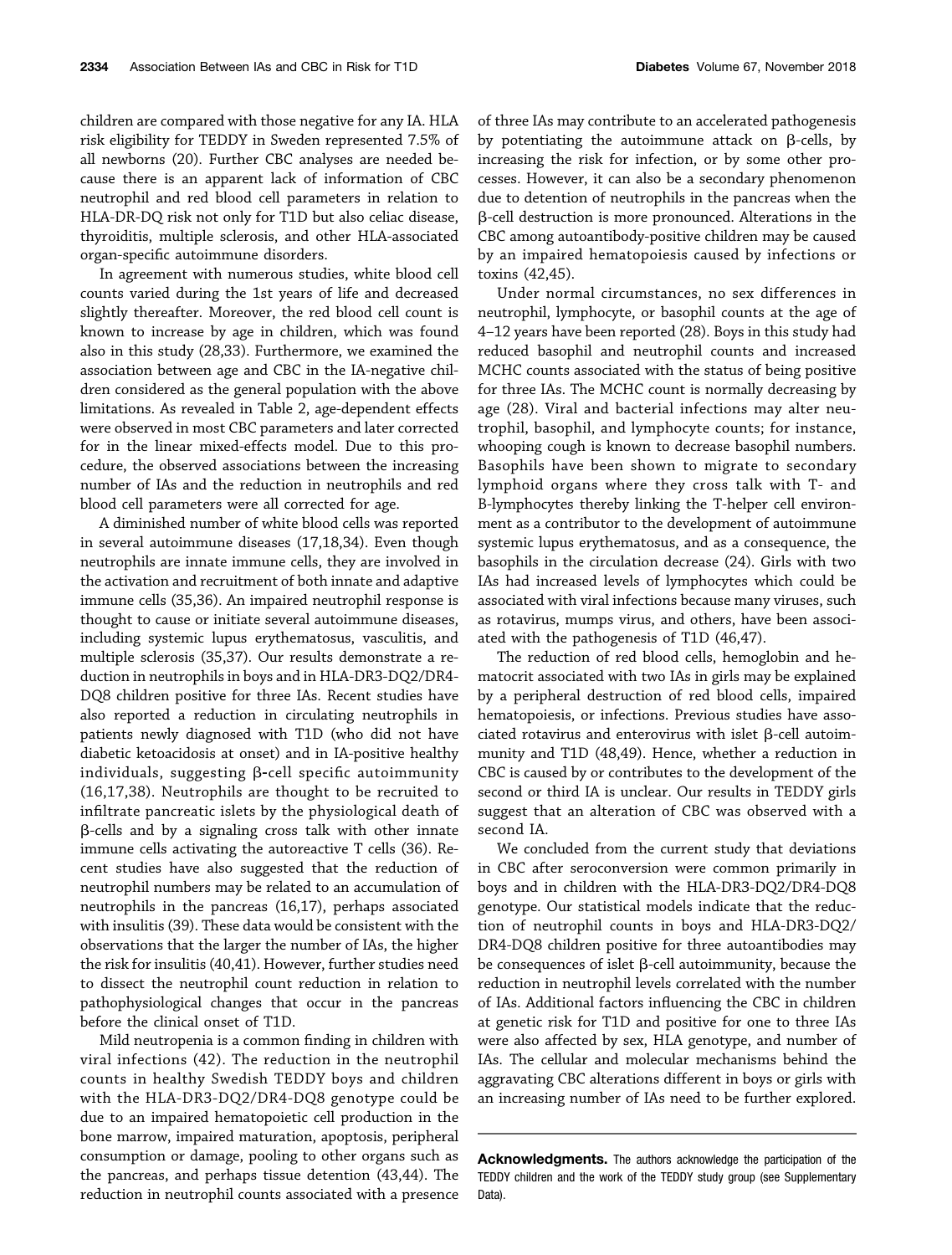Funding. The TEDDY study is funded by the National Institute of Diabetes and Digestive and Kidney Diseases (U01-DK-63829, U01-DK-63861, U01-DK-63821, U01-DK-63865, U01-DK-63863, U01-DK-63836, U01-DK-63790, UC4-DK-63829, UC4-DK63861, UC4-DK-63821, UC4-DK-63865, UC4-DK-63863, UC4-DK-63836, UC4-DK-95300, UC4-DK-100238, UC4-DK-106955, UC4- DK-112243, UC4-DK-117483, and contract no. HHSN267200700014C), National Institute of Allergy and Infectious Diseases, Eunice Kennedy Shriver National Institute of Child Health and Human Development, National Institute of Environmental Health Sciences, JDRF, Centers for Disease Control and Prevention, and National Institutes of Health Clinical Center. This work was supported in part by the National Institutes of Health/National Center for Advancing Translational Sciences Clinical and Translational Science Awards to the University of Florida (UL1-TR-000064) and the University of Colorado (UL1-TR-001082). The funders had no impact on the design, implementation, analysis, and interpretation of the data.

Duality of Interest. No potential conflicts of interest relevant to this article were reported.

Author Contributions. F.S. performed CBC analysis, interpreted data, and wrote the manuscript. H.-S.L. and E.F. performed statistical analyses and reviewed and edited the manuscript. H.E.L. and C.T. reviewed and edited the manuscript. Å.L. conceived the study, contributed to study design, and reviewed and edited the manuscript. Å.L. is the guarantor of this work and, as such, had full access to all the data in the study and takes responsibility for the integrity of the data and the accuracy of the data analysis.

#### References

1. Krischer JP, Lynch KF, Schatz DA, et al.; TEDDY Study Group. The 6 year incidence of diabetes-associated autoantibodies in genetically at-risk children: the TEDDY study. Diabetologia 2015;58:980–987

2. Krischer JP, Lynch KF, Lernmark Å, et al.; TEDDY Study Group. Genetic and environmental interactions modify the risk of diabetes-related autoimmunity by 6 years of age: The TEDDY Study. Diabetes Care 2017;40:1194–1202

3. Krischer JP, Liu X, Lernmark Å, et al.; TEDDY Study Group. The influence of type 1 diabetes genetic susceptibility regions, age, sex, and family history on the progression from multiple autoantibodies to type 1 diabetes: a TEDDY Study report. Diabetes 2017;66:3122–3129

4. Elding Larsson H, Vehik K, Gesualdo P, et al.; TEDDY Study Group. Children followed in the TEDDY study are diagnosed with type 1 diabetes at an early stage of disease. Pediatr Diabetes 2014;15:118–126

5. Vehik K, Lynch KF, Schatz DA, et al.; TEDDY Study Group. Reversion of  $\beta$ -cell autoimmunity changes risk of type 1 diabetes: TEDDY Study. Diabetes Care 2016; 39:1535–1542

6. Bulek AM, Cole DK, Skowera A, et al. Structural basis for the killing of human beta cells by CD8(+) T cells in type 1 diabetes. Nat Immunol 2012;13:283–289

7. Coppieters KT, Dotta F, Amirian N, et al. Demonstration of islet-autoreactive CD8 T cells in insulitic lesions from recent onset and long-term type 1 diabetes patients. J Exp Med 2012;209:51–60

8. Ziegler AG, Rewers M, Simell O, et al. Seroconversion to multiple islet autoantibodies and risk of progression to diabetes in children. JAMA 2013;309: 2473–2479

9. Katsarou A, Gudbjörnsdottir S, Rawshani A, et al. Type 1 diabetes mellitus. Nat Rev Dis Primers 2017;3:17016

10. Rewers M, Ludvigsson J. Environmental risk factors for type 1 diabetes. Lancet 2016;387:2340–2348

11. Gomez-Tourino I, Arif S, Eichmann M, Peakman M. T cells in type 1 diabetes: instructors, regulators and effectors: a comprehensive review. J Autoimmun 2016; 66:7–16

12. Price JD, Tarbell KV. The role of dendritic cell subsets and innate immunity in the pathogenesis of type 1 diabetes and other autoimmune diseases. Front Immunol 2015;6:288

13. Dotta F, Fondelli C, Falorni A. Can NK cells be a therapeutic target in human type 1 diabetes? Eur J Immunol 2008;38:2961–2963

14. Wentworth JM, Fourlanos S, Harrison LC. Reappraising the stereotypes of diabetes in the modern diabetogenic environment. Nat Rev Endocrinol 2009;5: 483–489

15. Battaglia M. Neutrophils and type 1 autoimmune diabetes. Curr Opin Hematol 2014;21:8–15

16. Valle A, Giamporcaro GM, Scavini M, et al. Reduction of circulating neutrophils precedes and accompanies type 1 diabetes. Diabetes 2013;62:2072– 2077

17. Harsunen MH, Puff R, D'Orlando O, et al. Reduced blood leukocyte and neutrophil numbers in the pathogenesis of type 1 diabetes. Horm Metab Res 2013; 45:467–470

18. Qin J, Fu S, Speake C, Greenbaum CJ, Odegard JM. NETosis-associated serum biomarkers are reduced in type 1 diabetes in association with neutrophil count. Clin Exp Immunol 2016;184:318–322

19. TEDDY Study Group. The Environmental Determinants of Diabetes in the Young (TEDDY) study: study design. Pediatr Diabetes 2007;8:286–298

20. Hagopian WA, Erlich H, Lernmark A, et al.; TEDDY Study Group. The Environmental Determinants of Diabetes in the Young (TEDDY): genetic criteria and international diabetes risk screening of 421 000 infants. Pediatr Diabetes 2011;12:733–743

21. TEDDY Study Group. The Environmental Determinants of Diabetes in the Young (TEDDY) Study. Ann N Y Acad Sci 2008;1150:1–13

22. Lehto T, Hedberg P. Performance evaluation of Abbott CELL-DYN Ruby for routine use. Int J Lab Hematol 2008;30:400–407

23. Dantonio P, Meredith-Molloy N, Hagopian WA, et al. Proficiency testing of human leukocyte antigen-DR and human leukocyte antigen-DQ genetic risk assessment for type 1 diabetes using dried blood spots. J Diabetes Sci Technol 2010;4:929–941

24. Charles N, Rivera J. Basophils and autoreactive IgE in the pathogenesis of systemic lupus erythematosus. Curr Allergy Asthma Rep 2011;11:378–387

25. Bonifacio E, Yu L, Williams AK, et al. Harmonization of glutamic acid decarboxylase and islet antigen-2 autoantibody assays for national institute of diabetes and digestive and kidney diseases consortia. J Clin Endocrinol Metab 2010; 95:3360–3367

26. Babaya N, Yu L, Miao D, et al. Comparison of insulin autoantibody: polyethylene glycol and micro-IAA 1-day and 7-day assays. Diabetes Metab Res Rev 2009;25:665–670

27. Törn C, Mueller PW, Schlosser M, Bonifacio E, Bingley PJ; Participating Laboratories. Diabetes Antibody Standardization Program: evaluation of assays for autoantibodies to glutamic acid decarboxylase and islet antigen-2. Diabetologia 2008;51:846–852

28. Aldrimer M, Ridefelt P, Rödöö P, Niklasson F, Gustafsson J, Hellberg D. Population-based pediatric reference intervals for hematology, iron and transferrin. Scand J Clin Lab Invest 2013;73:253–261

29. Taylor MR, Holland CV, Spencer R, Jackson JF, O'Connor GI, O'Donnell JR. Haematological reference ranges for schoolchildren. Clin Lab Haematol 1997;19:  $1 - 15$ 

30. Steck AK, Vehik K, Bonifacio E, et al.; TEDDY Study Group. Predictors of progression from the appearance of islet autoantibodies to early childhood diabetes: The Environmental Determinants of Diabetes in the Young (TEDDY). Diabetes Care 2015;38:808–813

31. Köhler M, Beyerlein A, Vehik K, et al.; TEDDY study group. Joint modeling of longitudinal autoantibody patterns and progression to type 1 diabetes: results from the TEDDY study. Acta Diabetol 2017;54:1009–1017

32. Ziegler AG, Danne T, Dunger DB, et al. Primary prevention of beta-cell autoimmunity and type 1 diabetes - The Global Platform for the Prevention of Autoimmune Diabetes (GPPAD) perspectives. Mol Metab 2016;5:255–262

33. Mcpherson RA, Pincus MR. Henry's Clinical Diagnosis and Management by Laboratory Methods. 22nd ed. Philadelphia, Elsevier Science Health Science, 2011 34. Starkebaum G. Chronic neutropenia associated with autoimmune disease. Semin Hematol 2002;39:121–127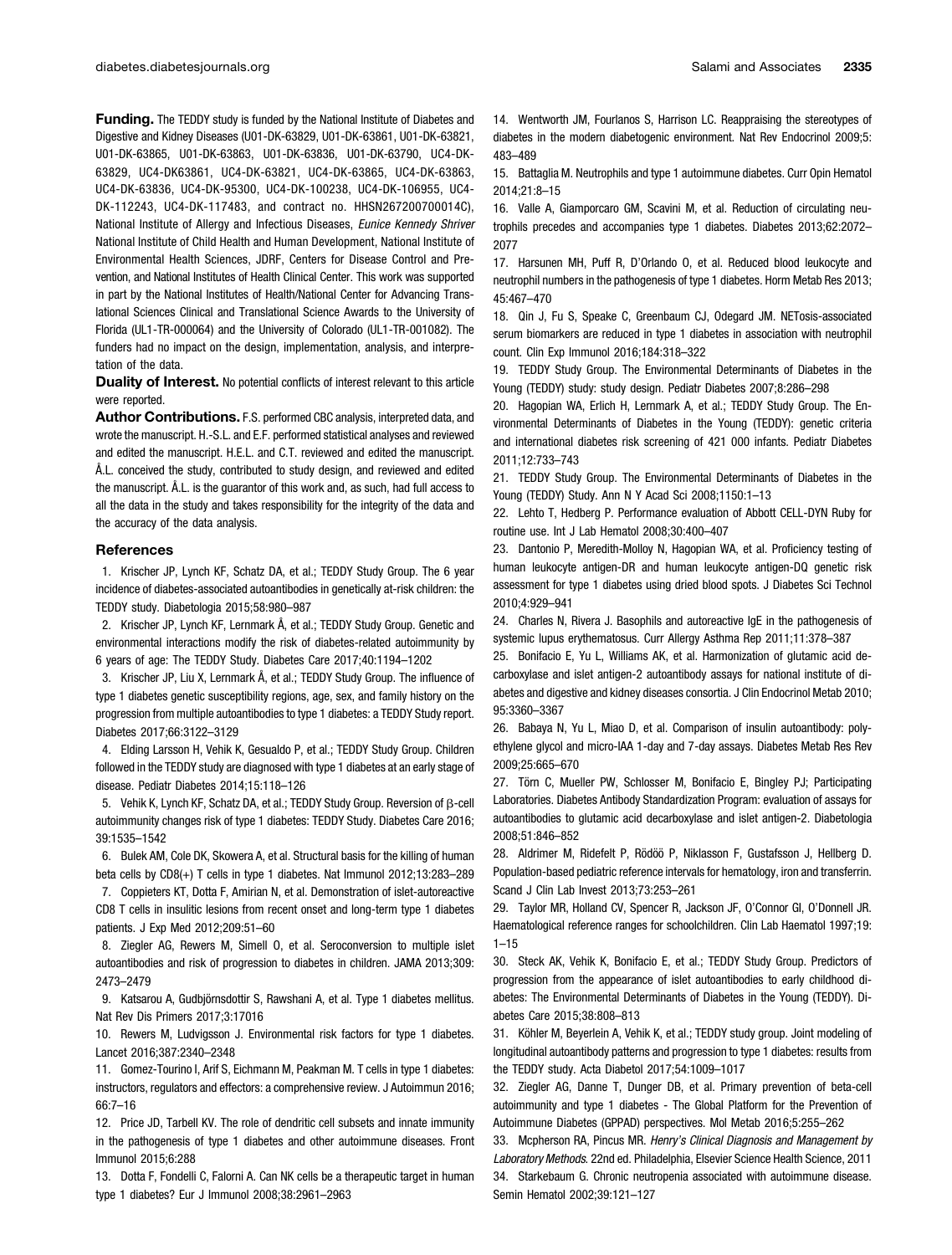35. Amulic B, Cazalet C, Hayes GL, Metzler KD, Zychlinsky A. Neutrophil function: from mechanisms to disease. Annu Rev Immunol 2012;30:459–489

36. Diana J, Simoni Y, Furio L, et al. Crosstalk between neutrophils, B-1a cells and plasmacytoid dendritic cells initiates autoimmune diabetes. Nat Med 2013;19: 65–73

37. Casserly CS, Nantes JC, Whittaker Hawkins RF, Vallières L. Neutrophil perversion in demyelinating autoimmune diseases: mechanisms to medicine. Autoimmun Rev 2017;16:294–307

38. Wang Y, Xiao Y, Zhong L, et al. Increased neutrophil elastase and proteinase 3 and augmented NETosis are closely associated with  $\beta$ -cell autoimmunity in patients with type 1 diabetes. Diabetes 2014;63:4239–4248

39. Lundberg M, Seiron P, Ingvast S, Korsgren O, Skog O. Insulitis in human diabetes: a histological evaluation of donor pancreases. Diabetologia 2017;60:346–353 40. In't Veld P, Lievens D, De Grijse J, et al. Screening for insulitis in adult autoantibody-positive organ donors. Diabetes 2007;56:2400–2404

41. Atkinson MA, Gianani R. The pancreas in human type 1 diabetes: providing new answers to age-old questions. Curr Opin Endocrinol Diabetes Obes 2009;16: 279–285

42. Dale DC. How I manage children with neutropenia. Br J Haematol 2017;178: 351–363

43. Huang J, Xiao Y, Xu A, Zhou Z. Neutrophils in type 1 diabetes. J Diabetes Investig 2016;7:652–663

44. Kaplan MJ. Role of neutrophils in systemic autoimmune diseases. Arthritis Res Ther 2013;15:219

45. Kolb-Mäurer A, Goebel W. Susceptibility of hematopoietic stem cells to pathogens: role in virus/bacteria tropism and pathogenesis. FEMS Microbiol Lett 2003;226:203–207

46. Op de Beeck A, Eizirik DL. Viral infections in type 1 diabetes mellitus–why the b cells? Nat Rev Endocrinol 2016;12:263–273

47. Coppieters KT, Boettler T, von Herrath M. Virus infections in type 1 diabetes. Cold Spring Harb Perspect Med 2012;2:a007682

48. Honeyman MC, Coulson BS, Stone NL, et al. Association between rotavirus infection and pancreatic islet autoimmunity in children at risk of developing type 1 diabetes. Diabetes 2000;49:1319–1324

49. Honeyman MC, Stone NL, Falk BA, Nepom G, Harrison LC. Evidence for molecular mimicry between human T cell epitopes in rotavirus and pancreatic islet autoantigens. J Immunol 2010;184:2204–2210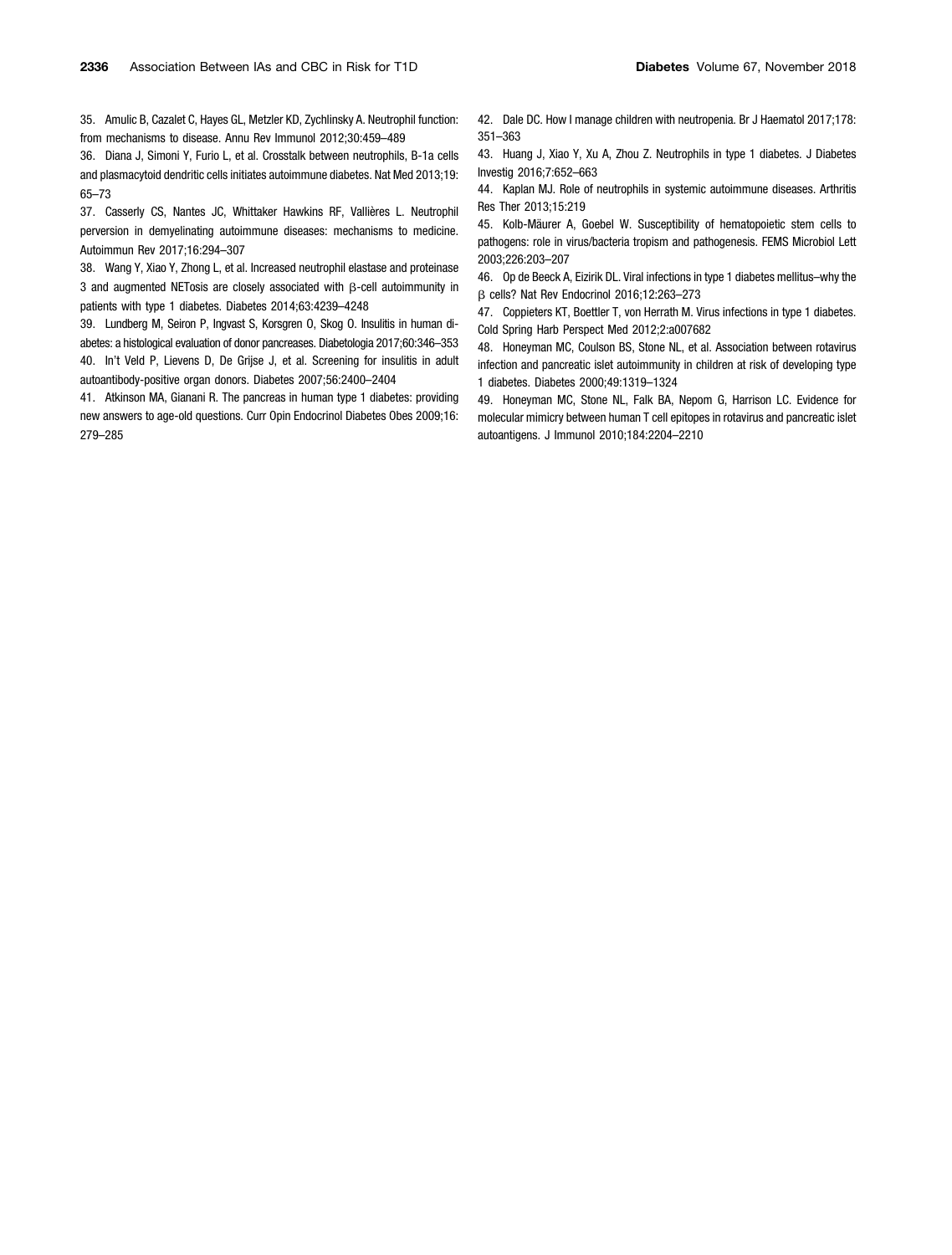**Supplementary Table 1.** Complete blood count (CBC) (median (range)) at first visit in 448 TEDDY children without or with one or several islet autoantibodies (IA).

|                                           | <b>IA</b> negative | IA positive         |
|-------------------------------------------|--------------------|---------------------|
| $\mathbf n$                               | 376                | 72                  |
| White blood cells (WBC) (10E9 Cells/L)    | $4.87(2.09-12.3)$  | $4.54(2.08-8.02)$   |
| Neutrophil (10E9 cells/L)                 | $2.13(0.59-9.42)$  | $1.95(0.85-5.05)$   |
| Lymphocyte (LYM) (10E9 cells/L)           | $1.79(0.50-3.93)$  | $1.81(0.80-3.22)$   |
| Neutrophil Lymphocyte Ratio (NLR)         | $1.20(0.28-7.73)$  | $1.18(0.42 - 4.45)$ |
| Monocyte (MONO) (10E9 cells/L)            | $0.37(0.11-1.07)$  | $0.37(0.18-0.78)$   |
| Eosinophils (EOS) (10E9 cells/L)          | $0.23(0.01-1.88)$  | $0.21(0-1.05)$      |
| Basophil (BASO) (10E9 cells/L)            | $0.05(0.01-0.15)$  | $0.05(0.01-0.10)$   |
| Platelets (PLT) (10E9 cells/L)            | 255 (99.4-496)     | 235 (113-350)       |
| Red blood cells (RBC) (10E12 cells/L)     | $3.99(2.13-6.66)$  | $3.92(1.99-5.35)$   |
| Red blood cell parameters                 |                    |                     |
| Hemoglobin (HGB) $(g/L)$                  | $11.4(6.66-19.7)$  | $11.0(5.79-14.9)$   |
| Hematocrit (HCT) $(L/L)$                  | $31.1(17.1-51.7)$  | $30.1(15-41)$       |
| Mean corpuscular volume (MCV) (fL)        | 77.5 (68.7-88.7)   | $77.6(70.6-87.1)$   |
| Mean corpuscular hemoglobin (MCH) (pg)    | $28.7(23.4-51.3)$  | 28.4 (24.3-31.4)    |
| Mean corpuscular hemoglobin concentration | $36.9(33-65.7)$    | 36.7 (34.3-41)      |
| (MCHC) (g/L)                              |                    |                     |
| Red cell distribution width (RDW) (%CV)   | $11.8(10.5-15.4)$  | $11.8(10.7-13.5)$   |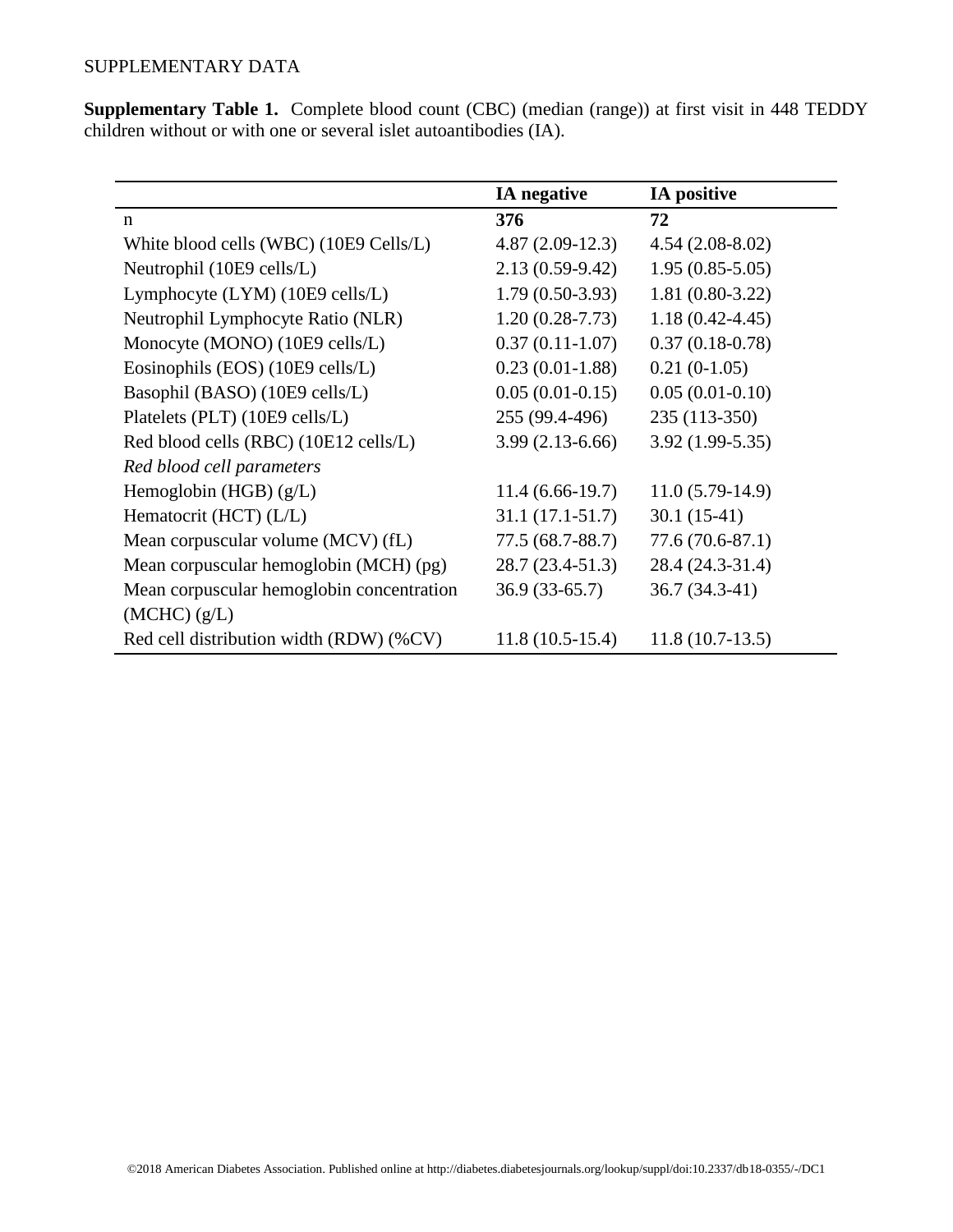| <b>HLA</b>     | <b>CBC</b>                  | <b>Estimate</b> | <b>Standard</b> | <b>P-value</b> |
|----------------|-----------------------------|-----------------|-----------------|----------------|
| DR3/4-DQ2/8    |                             |                 | error           |                |
| Yes            | White blood cells           |                 |                 |                |
|                | (10E9cells/L)               | $-0.240$        | 0.247           | 0.333          |
| N <sub>0</sub> |                             | $-0.329$        | 0.207           | 0.116          |
| Yes            | Neutrophils (10E9cells/L)   | $-0.275$        | 0.155           | 0.078          |
| N <sub>0</sub> |                             | $-0.192$        | 0.139           | 0.171          |
| Yes            | Lymphocytes (10E9cells/L)   | 0.040           | 0.086           | 0.640          |
| N <sub>0</sub> |                             | $-0.055$        | 0.075           | 0.461          |
| Yes            | Monocytes (10E9cells/L)     | $-0.006$        | 0.019           | 0.766          |
| N <sub>0</sub> |                             | $-0.047$        | 0.023           | 0.042          |
| Yes            | Eosinophils (10E9cells/L)   | $-0.020$        | 0.044           | 0.651          |
| N <sub>0</sub> | Model does not fit          |                 |                 |                |
| yes            | Basophils (10E9cells/L)     | $-0.002$        | 0.003           | 0.557          |
| N <sub>o</sub> |                             | $-0.006$        | 0.003           | 0.071          |
| Yes            | Platelets                   | $-4.171$        | 10.201          | 0.683          |
| N <sub>0</sub> |                             | $-13.258$       | 8.721           | 0.130          |
| Yes            | Red blood cells             | $-0.177$        | 0.080           | 0.030          |
| N <sub>0</sub> |                             | 0.003           | 0.062           | 0.966          |
| Yes            | Hemoglobin                  | $-0.548$        | 0.224           | 0.016          |
| N <sub>0</sub> | Model does not fit          |                 |                 |                |
| Yes            | Hematocrit                  | $-1.712$        | 0.599           | 0.005          |
| N <sub>0</sub> | Model does not fit          |                 |                 |                |
| Yes            | Mean corpuscular volume     | $-0.463$        | 0.539           | 0.392          |
| N <sub>0</sub> |                             | 0.614           | 0.524           | 0.242          |
| Yes            | Mean corpuscular            |                 |                 |                |
|                | hemoglobin                  | $-0.010$        | 0.255           | 0.969          |
| N <sub>0</sub> | Model does not fit          |                 |                 |                |
| Yes            | Red cell distribution width | 0.096           | 0.107           | 0.372          |
| N <sub>0</sub> |                             | 0.144           | 0.101           | 0.156          |

**Supplementary Table 2.** The Association between islet autoantibodies (IA) and each complete blood count (CBC) measurement by HLA-DR3-DQ2/DR4-DQ8.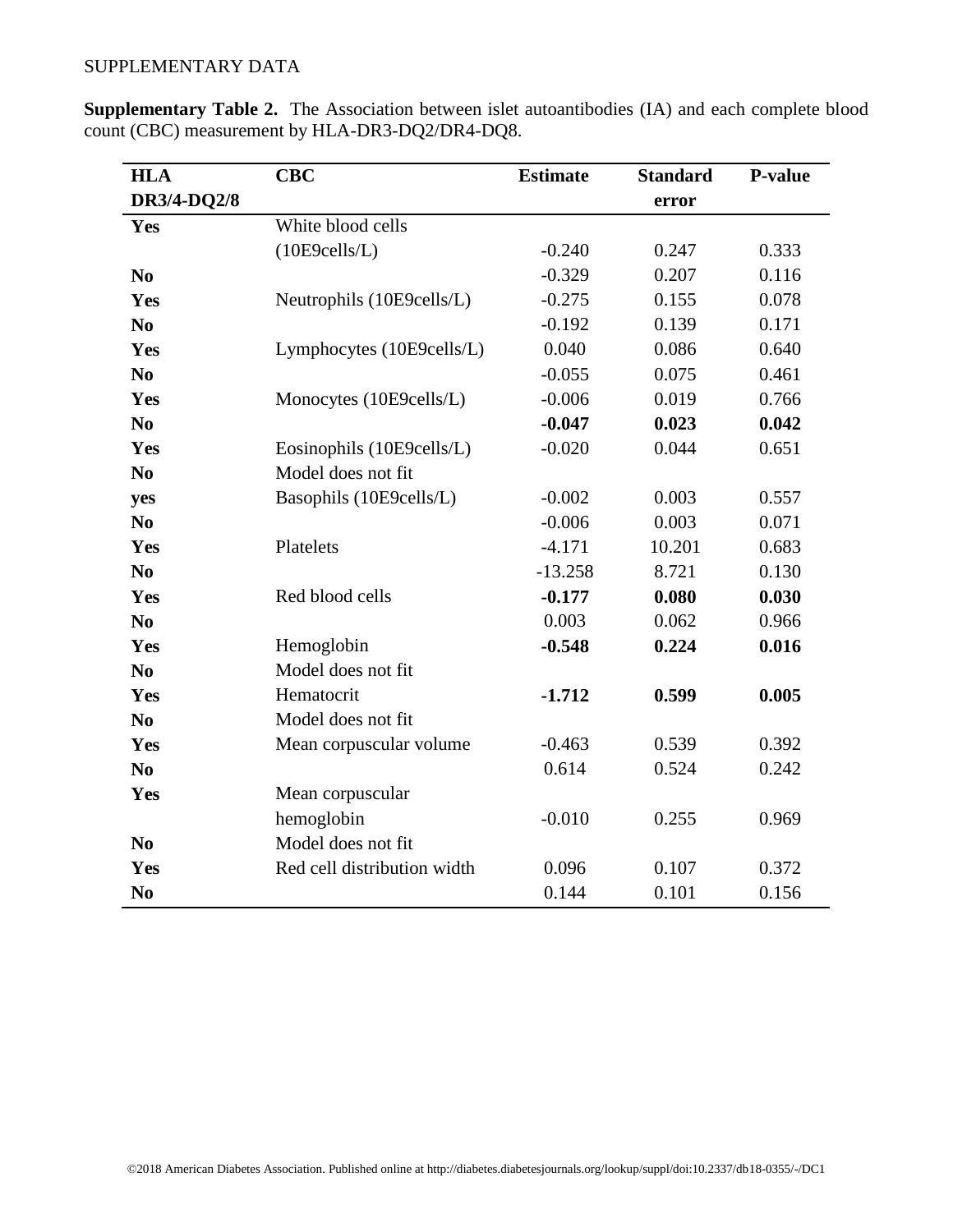# **The TEDDY Study Group**

Colorado Clinical Center: Marian Rewers, M.D., Ph.D., PI<sup>1,4,5,6,10,11</sup>, Kimberly Bautista<sup>12</sup>, Judith Baxter<sup>9,10,12,15</sup>, Daniel Felipe-Morales, Kimberly Driscoll, Ph.D.<sup>9</sup>, Brigitte I. Frohnert, M.D.<sup>2,14</sup>, Marisa Gallant, M.D.<sup>13</sup>, Patricia Gesualdo<sup>2,6,12,14,15</sup>, Michelle Hoffman<sup>12,13,14</sup>, Rachel Karban<sup>12</sup>, Edwin Liu, M.D.<sup>13</sup>, Jill Norris, Ph.D.<sup>2,3,12</sup>, Adela Samper-Imaz, Andrea Steck, M.D.<sup>3,14</sup>, Kathleen Waugh<sup>6,7,12,15</sup>, Hali Wright<sup>12</sup>. University of Colorado, Anschutz Medical Campus, Barbara Davis Center for Childhood Diabetes.

**Finland Clinical Center:** Jorma Toppari, M.D., Ph.D., PI¥^1,4,11,14 , Olli G. Simell, M.D., Ph.D., Annika Adamsson, Ph.D.<sup>^12</sup>, Suvi Ahonen\*<sup>±§</sup>, Heikki Hyöty, M.D., Ph.D.\*<sup>±6</sup>, Jorma Ilonen, M.D., Ph.D.<sup>¥¶3</sup>, Sanna Jokipuu<sup>^</sup>, Leena Karlsson<sup>^</sup>, Miia Kähönen<sup>µ¤</sup>, Mikael Knip, M.D., Ph.D.\*<sup>±5</sup>, Mirva Koreasalo\*<sup>±§2</sup>, Kalle Kurppa, M.D., Ph.D.\*<sup>±13</sup>, Tiina Latva-aho<sup>µ¤</sup>, Maria Lönnrot, M.D., Ph.D.\*<sup>±6</sup>, Markus Mattila\*, Elina Mäntymäki<sup>^</sup>, Katja Multasuo<sup>µ¤</sup>, Tiina Niininen<sup>±\*12</sup>, Sari Niinistö<sup>±§2</sup>, Mia Nyblom<sup>\*±</sup>, Paula Ollikainen<sup>µ¤</sup>, Petra Rajala<sup>^</sup>, Jenna Rautanen<sup> $\pm$ §</sup>, Anne Riikonen<sup>\* $\pm$ §</sup>, Minna Romo<sup>^</sup>, Suvi Ruohonen<sup>^</sup>, Juulia Rönkä<sup> $\mu$ n</sup>, Satu Simell, M.D., Ph.D.<sup>¥13</sup>, Tuula Simell, Ph.D.<sup>¥12</sup>, Maija Sjöberg<sup>¥^12,14</sup>, Aino Stenius<sup>µ¤12</sup>, Sini Vainionpää<sup>^</sup>, Eeva Varjonen<sup>¥^12</sup>, Riitta Veijola, M.D., Ph.D.<sup>µ¤14</sup>, Suvi M. Virtanen, M.D., Ph.D.\*<sup> $\pm$ §2</sup>, Mari Vähä-Mäkilä<sup>^</sup>, Mari Åkerlund<sup>\* $\pm$ §</sup>, Katri Lindfors, Ph.D.<sup>\*13</sup> <sup>¥</sup>University of Turku, \*University of Tampere, <sup>µ</sup>University of Oulu, <sup>^</sup>Turku University Hospital, Hospital District of Southwest Finland, <sup>±</sup>Tampere University Hospital, <sup>¤</sup>Oulu University Hospital, §National Institute for Health and Welfare, Finland, ¶University of Kuopio.

Georgia/Florida Clinical Center: Jin-Xiong She, Ph.D., PI<sup>1,3,4,11</sup>, Desmond Schatz, M.D.\*<sup>4,5,7,8</sup>, Diane Hopkins<sup>12</sup>, Leigh Steed<sup>12,13,14,15</sup>, Jennifer Bryant, Janey Adams<sup>\*12</sup>, Katherine Silvis<sup>2</sup>, Michael Haller, M.D.<sup>\*14</sup>, Melissa Gardiner, Richard McIndoe, Ph.D., Ashok Sharma, Stephen W. Anderson, M.D.<sup>^</sup>, Laura Jacobsen, M.D.<sup>\*14</sup>, John Marks, DHSc.\*, P.D. Towe\*. Center for Biotechnology and Genomic Medicine, Augusta University. \*University of Florida, ^ Pediatric Endocrine Associates, Atlanta.

Germany Clinical Center: Anette G. Ziegler, M.D., PI<sup>1,3,4,11</sup>, Andreas Beyerlein, Ph.D.<sup>2</sup>, Ezio Bonifacio Ph.D.<sup>\*5</sup>, Anita Gavrisan, Cigdem Gezginci, Anja Heublein, Michael Hummel, M.D.<sup>13</sup>, Sandra Hummel, Ph.D.<sup>2</sup>, Annette Knopff<sup>7</sup>, Charlotte Koch, Sibylle Koletzko, M.D.<sup>¶13</sup>, Claudia Ramminger, Roswith Roth, Ph.D.<sup>9</sup>, Marlon Scholz, Joanna Stock<sup>9,12,14</sup>, Katharina Warncke, M.D.<sup>14</sup>, Lorena Wendel, Christiane Winkler, Ph.D.<sup>2,12,15</sup>. Forschergruppe Diabetes e.V. and Institute of Diabetes Research, Helmholtz Zentrum München, Forschergruppe Diabetes, and Klinikum rechts der Isar, Technische Universität München. \*Center for Regenerative Therapies, TU Dresden, <sup>¶</sup>Dr. von Hauner Children's Hospital, Department of Gastroenterology, Ludwig Maximillians University Munich.

**Sweden Clinical Center:** Åke Lernmark, Ph.D., PI<sup>1,3,4,5,6,8,10,11,15</sup>, Daniel Agardh, M.D., Ph.D.<sup>13</sup>, Carin Andrén Aronsson, Ph.D.<sup>2,12,13</sup>, Maria Ask, Jenny Bremer, Ulla-Marie Carlsson, Corrado Cilio, Ph.D., M.D.<sup>5</sup> , Emelie Ericson-Hallström, Annika Fors, Lina Fransson, Thomas Gard, Rasmus Bennet, Carina Hansson, Susanne Hyberg, Hanna Jisser, Fredrik Johansen, Berglind Jonsdottir, M.D., Ph.D., Silvija Jovic, Helena Elding Larsson, M.D., Ph.D. <sup>6,14</sup>, Marielle Lindström, Markus Lundgren, M.D., Ph.D.<sup>14</sup>, Maria Månsson-Martinez, Maria Markan, Jessica Melin<sup>12</sup>, Zeliha Mestan, Caroline Nilsson, Karin Ottosson, Kobra Rahmati, Anita Ramelius, Falastin Salami, Sara Sibthorpe, Anette Sjöberg, Birgitta Sjöberg, Carina Törn, Ph.D.  $^{3,15}$ , Anne Wallin, Åsa Wimar<sup>14</sup>, Sofie Åberg. Lund University.